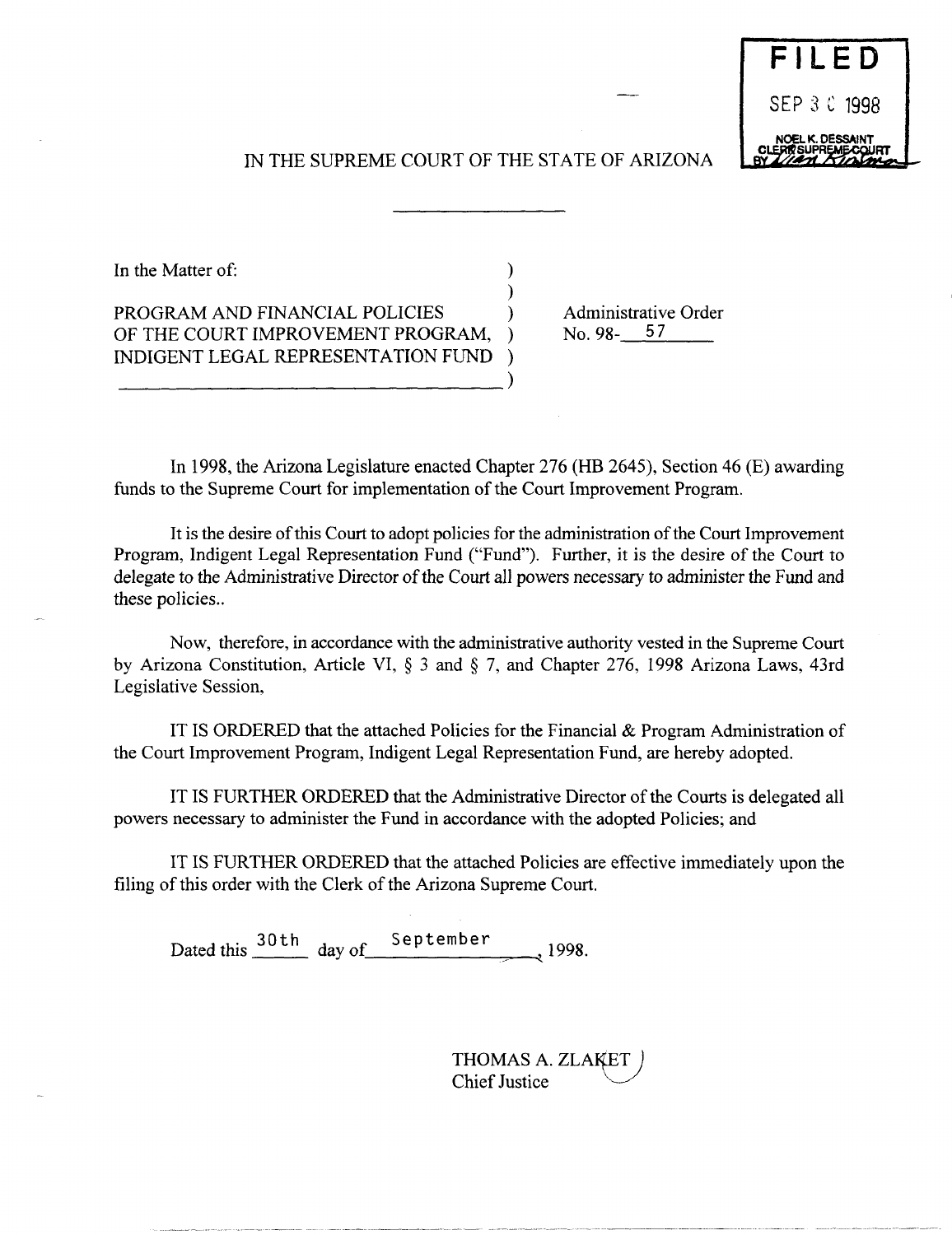#### **SUPREME COURT OF ARIZONA**

## **Policies for the Financial & Program Administration**  of the

## COURT IMPROVEMENT PROGRAM, **INDIGENT LEGAL REPRESENTATION FUND**

#### **1 PURPOSE**

In the 1998 legislative session, Chapter 276, Laws 1998, was passed. In Section 46 (E) monies were awarded to the Arizona Supreme Court to distribute to the counties for indigent legal representation required to implement the provisions of the act. These monies and their administration are hereinafter referred to as the Court Improvement Program, Indigent Legal Representation Fund, ("Fund"). The money awarded shall be used solely for the purposes of funding representation of clients in dependency case proceedings. Monies in the Fund shall be expended pursuant to these policies and any other pertinent statutes, rules, and administrative policies adopted by the Arizona Supreme Court or the Administrative Director of the Courts ("Director").

### 2 **ADMINISTRATION**

- 2.1 The Fund shall be administered on behalf of the Supreme Court by the Director. As used in these policies, the term Director shall include the Director or their designee(s). The Director is delegated all powers necessary to administer the Fund, in accordance with the law and these policies, including the power to develop, implement, and adopt policies and procedures necessary to carry out the purpose of the statute, these policies and all other requirements imposed by law or Supreme Court Administrative Order.
- 2.2 The Director is authorized to prepare fund projections, recommend and authorize amounts to be awarded each fiscal year, and execute contracts necessary to administer the fund in accordance with these policies.
- 2.3 The Director is authorized to expend funds from sources other than the Fund, to implement, evaluate, and administer the Fund. Further, the Director shall administer and monitor the Fund and shall have the authority to inspect, audit (or have audited) the records of any Fund recipient related to the use and expenditure of monies provided through the Fund. The Director is also authorized to apply for additional funds to be used expressly for the purpose and within the same parameters as the Fund.